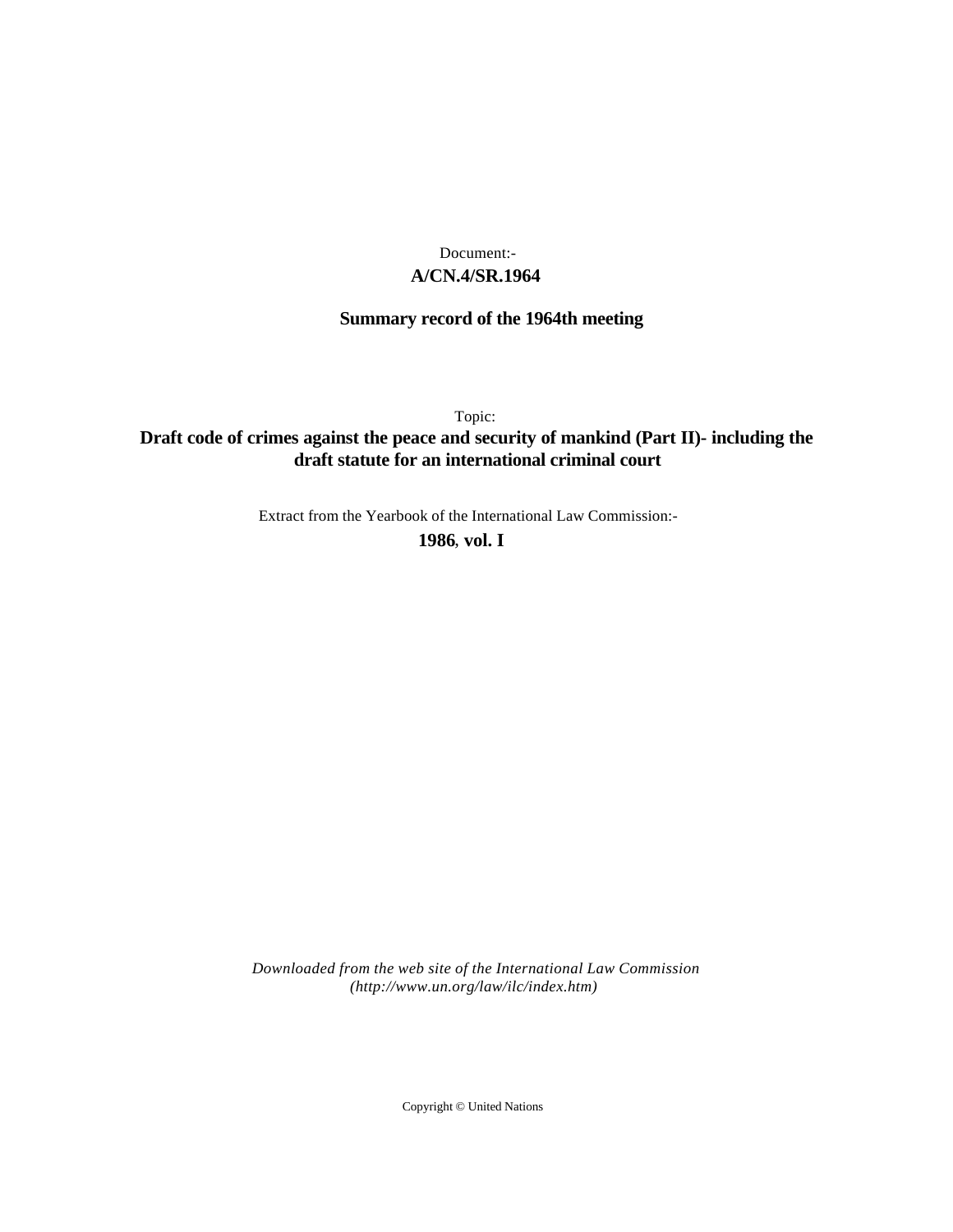80. Genocide should come first in the hierarchy of crimes against humanity. The unique nature of that offence lay in the intent to destroy in whole or in part a national, ethnic, racial or religious group. Without such intent, mass killings would qualify as homicide punishable under internal law. On the other hand, where that intent was present, the murder of even a single individual could constitute genocide.

81. *Apartheid* should be given autonomous status as a crime against humanity. It had been defined in the relevant Convention of 1973 in terms of policies and practices of racial segregation and discrimination as practised in southern Africa for the purpose of establishing and maintaining domination by one racial group of persons over any other racial group of persons and systematically oppressing them. Hence acts *of apartheid* must have been perpetrated in the context of southern Africa for the purposes described above. *Apartheid,* which the international community had declared to be a crime against humanity and a violation of the principles of international law, constituted a very serious offence.

82. The 1973 Convention, which had declared *apartheid* to be a crime, had been in force for some 10 years and had been ratified or acceded to by some 90 States, not only from Africa, but also from Europe, Asia and Latin America. The Convention could thus be said to have received universal approval. It was clear from article II of the Convention that its effect was confined to southern Africa. Articles III and IV showed that the aim was not to indict everyone in South Africa, but only the representatives of the State of South Africa, such as the members of the executive.

83. It was interesting that some States which had ratified neither the 1973 *Apartheid* Convention nor the International Covenants on human rights were none the less in the forefront of the struggle against *apartheid* and of the promotion of human rights. Thus the absence of such ratifications in no way detracted from the universal acceptance of those important instruments. Moreover, the decisions of the ICJ in a number of cases reinforced the conception of *apartheid* as an autonomous offence and a crime against humanity .

84. Slavery and the slave trade should also be included among crimes against humanity. Those acts had been prohibited by many international conventions and, given their serious nature, there was universal consensus that they constituted an affront to mankind.

85. He supported retaining the term "war crimes", on the understanding that, as the Special Rapporteur indicated (A/CN.4/398, para. 76), the word "war" related to the material aspect of the offence. In that connection, he supported the definition proposed by Mr. Jagota (1962nd meeting, para. 80), which had the advantage of being both simple and clear.

86. The issue of nuclear weapons was divisive; and as for the question of damage to the environment, it was linked to other topics currently being considered by the Commission.

87. Finally, the question of what was to be included in the draft articles depended on the nature of the draft code. If the code was to serve simply as a standard, some further offences could be included in it. If, however, the Commission hoped that States would adopt the draft code, it should confine itself to those areas on which there was universal consensus.

#### *The meeting rose at 1.15 p.m.*

#### **1964th MEETING**

#### *Wednesday, 11 June 1986, at 10 a.m.*

#### *Chairman:* Mr. Julio BARBOZA

*Present:* Chief Akinjide, Mr. Arangio-Ruiz, Mr. Balanda, Mr. Calero Rodrigues, Mr. Diaz Gonzalez, Mr. El Rasheed Mohamed Ahmed, Mr. Flitan, Mr. Francis, Mr. Illueca, Mr. Jacovides, Mr. Jagota, Mr. Koroma, Mr. Mahiou, Mr. Malek, Mr. McCaffrey, Mr. Ogiso, Mr. Razafindralambo, Mr. Reuter, Mr. Riphagen, Mr. Roukounas, Sir Ian Sinclair, Mr. Thiam, Mr. Tomuschat, Mr. Ushakov, Mr. Yankov.

**Draft Code of Offences against the Peace and Security of Mankind'** *{continued)* **(A/CN.4/387,<sup>2</sup> A/CN.4/ 398,<sup>3</sup> A/CN.4/L.398, sect. B, ILC(XXXVIII)/Conf. Room Doc.4 and Corr.1-3)**

[Agenda item 5]

#### FOURTH REPORT OF THE SPECIAL RAPPORTEUR *(continued)*

PART IV (General principles) *and*

PART V (Draft articles)

1. Chief AKINJIDE said that his remarks on the Special Rapporteur's excellent fourth report (A/CN.4/398) were in the nature of suggestions intended to assist in improving the draft and to contribute material for the Special Rapporteur's next report.

2. The present topic was one of the most important on the Commission's agenda. It was also a very sensitive one in that it dealt with matters connected with the very existence of mankind and brought back painful memories of the Second World War. For his part, he agreed on the need for a draft code that would attract as much support as possible and hence foster peace and harmony throughout the world.

<sup>&</sup>lt;sup>1</sup> The draft code adopted by the Commission at its sixth session, in 1954 *(Yearbook ... 1954,* vol. II, pp. 151-152, document A/2693, para. 54), is reproduced in *Yearbook ... 1985,* vol. 11 (Part Two), p. 8, para. 18.

<sup>2</sup> Reproduced in *Yearbook ... 1985,* vol. II (Part One).

*<sup>3</sup>* Reproduced in *Yearbook* ... *1986,* vol. II (Part One).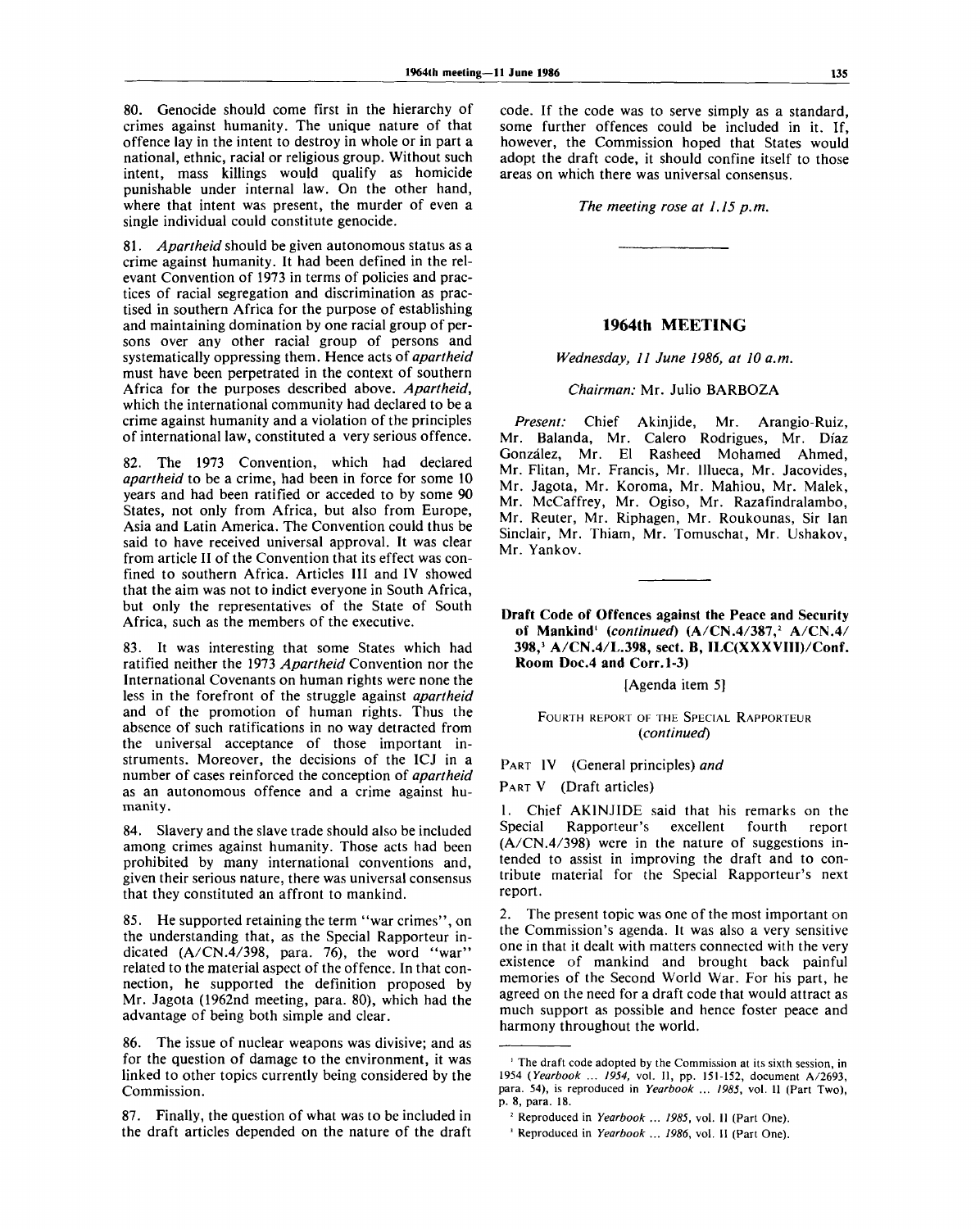3. The Commission's work on the topic was likely to affect the balance of power, as well as certain economic interests, competing ideologies and even the vanity of States. Against that background, every effort should be made to strike a balance between the various conflicting interests at stake.

4. Like Mr. Balanda (1960th meeting), he thought that more attention should be paid to the experience in Africa and Asia, as well as to developments in the law in those continents. Concrete examples could be cited in that connection, the first being the trials of mercenaries in Angola a few years previously, when a number of white mercenaries had been arrested in that country and charged with crimes against humanity, crimes against peace and the crime of mercenarism. To his knowledge, they had been the first trials of their kind since the Niirnberg and Tokyo trials at the end of the Second World War.

5. The tribunal which had tried the mercenaries in Angola had been a national court, but the international implications of its judgment should not be underestimated, nor should their special relevance to the present discussion. It should also be noted that the mercenaries had acted on behalf of an outside—although unknown—Power, so that the case had been one of war by proxy. It was significant, moreover, that international observers had been allowed to attend the trial. Some of the accused had been sentenced to death and executed, despite outcries in their countries of origin; most of them had been citizens of developed countries. Others had been sentenced to terms of imprisonment, and others discharged for lack of evidence.

6. The Angolan tribunal had applied laws *ex post facto,* a problem that had of course already arisen in connection with the Niirnberg and Tokyo trials. At Tokyo, the Indian judge had given a dissenting opinion, one of the grounds being that the law applied by the tribunal was *ex post facto* and hence invalid. There had already been differences of opinion on that point in connection with the earlier Niirnberg trial and many eminent jurists, including Mr. Reuter, had written on the subject. The Angolan judges, in applying laws *ex post facto,* had invoked the international precedents of the Niirnberg and Tokyo trials.

7. A case of such importance could therefore not be ignored in considering the present topic and he strongly urged the Special Rapporteur to consult the records of the proceedings of those trials, which would have to be translated from the Portuguese, for the purposes of his future work . He also suggested that due account should be taken of Benin's experience of mercenarism. A study of the records of the proceedings of the trial of a mercenary in that country would prove a rewardng exercise.

8. In the course of the discussion, Mr. Jagota (1962nd meeting) had referred to the Indian Penal Code and Mr. El Rasheed Mohamed Ahmed (1963rd meeting) to the Penal Code of Sudan, and in particular to the provisions on attempt, conspiracy, complicity and accessories before and after the fact. Those two codes had their origin in the colonial era, but they embodied significant departures from European concepts with regard to the trial and punishment of criminals. The position in his own country, Nigeria, was that a code similar to those of India and Sudan was applied in the northern part of the country (the Penal Code of Northern Nigeria), where Indian and Sudanese case-law was currently invoked and law books from those countries were in common use. In the south, however, the Criminal Code of Southern Nigeria, modelled on the Criminal Code of Queensland, Australia, had remained in force. In many respects, and more especially in matters pertaining to complicity, conspiracy and attempt, the codes of India, Sudan and Northern Nigeria were far more advanced than the corresponding legislation anywhere in Europe. He therefore urged the Special Rapporteur to study those laws for his future work.

9. Africa and Asia were contributing a great deal to the development of international law on the topic under consideration. The Commission's work would be all the poorer if that contribution were ignored.

10. The members of the Commission who were opposed to making *apartheid* a crime had not, in his opinion, advanced any persuasive reason in support of their position. Their arguments had been demolished by Mr. Koroma *(ibid.)* and hence there was no need to repeat the latter's excellent statement.

11. He thus found himself in disagreement with Sir Ian Sinclair (1960th meeting). The various international conventions and United Nations resolutions, as well as the Charter of the United Nations itself, were enough to demonstrate the all too clear grounds for regarding *apartheid* as a crime. The British people held liberal views and the overwhelming majority of them condemned *apartheid* and wanted to see it ended. What then were the reasons for the unwillingness to make *apartheid* a crime?

12. In a recent article, *The Times* of London had indicated some of them, the first being that there were in South Africa one million Whites who held United Kingdom passports in addition to South African passports. Consequently, they would be able to take refuge in the United Kingdom if they had to leave South Africa and they might well have to be received in an already overcrowded island. Yet it was only fair to weigh in the scales of justice the one million Whites with two passports against the 26 million Blacks with nowhere to go. Another argument put forward by that newspaper was that 250,000 jobs in the United Kingdom depended on exports to South Africa. In a country with 4 million unemployed, those jobs were important. *The Times* had also emphasized that, apart from the Common Market and the United States of America, South Africa accounted for the largest volume of exports by the United Kingdom. Those considerations of selfinterest explained, but did not justify, the reluctance to make *apartheid* a crime.

13. At the same time, it was as well to remember that Nigerian imports from the United Kingdom were larger than South African imports from the same source. Also, there were several thousand Whites living in Nigeria, some actually holding Nigerian passports. He was convinced that, if the Blacks came to power in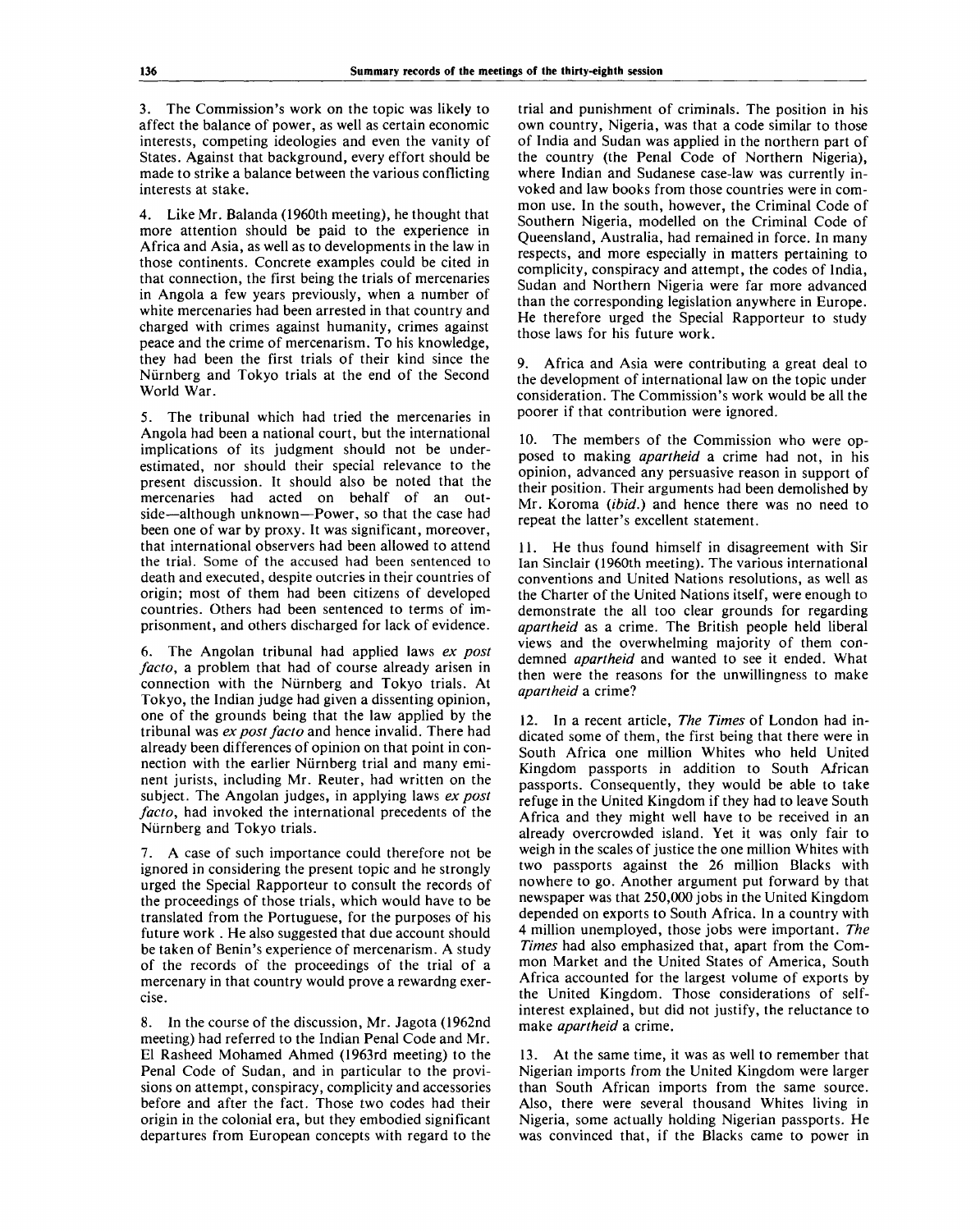South Africa, the Whites would be able to live there in peace and their interests would be fully protected.

14. The African National Congress had been set up in 1912—a fact that was not very often mentioned. In 1910, with the creation of the Union of South Africa, political power had been transferred to 2 million Whites as against 20 million Blacks. A similar process had taken place in 1923 in Rhodesia, where power had been transferred to 200,000 Whites in a country with 4 million Blacks. The progress towards the independence of the African peoples, however, could not be stopped and countries previously ruled by Whites were now ruled by Blacks—Kenya, Zimbabwe and Zambia being obvious examples. In the United States of America, segregation had been overcome since the Second World War. Australia—once well known for its "White Australia" policy—was now a staunch opponent of *apartheid.* As for South Africa, the choice was clearly between allowing peaceful change, on the one hand, and violence and revolution, on the other.

15. The matter was one that could not be examined purely from the legal angle; humanitarian considerations also had to be borne in mind. During the discussion, it had been suggested that the opponents of *apartheid* were being too emotional or too political. For his part, he could not but be emotional where millions of human lives were being wasted. Again, international law evolved from foreign policies and it could not be divorced from politics. He therefore urged that *apartheid*should be included in the draft code as a crime, and he welcomed Mr. Reuter's statement *{ibid.),* which had been all the more remarkable in view of France's past as a colonial Power.

16. Every single nation condemned nuclear weapons and there was an obvious contradiction between such condemnation and the refusal to make the use—or at least the first use—of nuclear weapons a crime under international law. In that regard, he was greatly concerned that, as a result of computerization, there would be no guarantee that a computer would not set off a nuclear attack in error as a result of a mistaken alarm. Some provision should be made in the draft articles for that type of situation.

17. The Special Rapporteur had rightly made use of the material provided by the Nurnberg and Tokyo trials. All the same, it should not be forgotten that the victors who had organized those trials also had sins to answer for. The Nazis had killed millions of Jews, but atomic bombs had destroyed Hiroshima and Nagasaki.

18. Mr. ILLUECA said that the Commission's consideration of the general principles that would form the legal, moral and philosophical foundations of the draft code inevitably brought it face to face with the norms concerning human rights now incorporated in the rules of international law applicable to armed conflicts. It should be noted in that regard that the branch of international law previously known as the "law of war" was now termed international humanitarian law.

19. During the Second World War, both the Axis and the Allied Powers had indiscriminately bombed civilian populations and civilian targets to break the morale of the population. It was also apparent from the statistics on losses of human lives that 17 million soldiers, sailors and airmen had died in the conflict, compared with 18 million civilians. At the present time, the risks were incalculable: since the hecatomb at Hiroshima and Nagasaki, the potential of nuclear weapons for mass destruction had maintained a climate of terror.

20. It was from that standpoint that the members of the Commission should look at the general principles, bearing in mind the message in which the Secretary-General had urged them, on the occasion of the International Year of Peace, to give expression to the aspiration of all peoples for peace and to move towards the achievement of the objectives of the United Nations.

21. It was entirely right that offences against the peace and security of mankind should be defined in the context of public international law, without reference to systems of internal law. It therefore followed that the perpetrators of crimes under international law, together with their victims, should be regarded as subjects of international law.

22. Everyone was fully aware that, traditionally, international law was designed first and foremost to govern the rights and duties of States in their mutual relations. Nevertheless, the emergence over the past 40 years of many enduring international organizations and the concern of the international community to protect human rights and fundamental freedoms had led to the adoption of new rules of international law aimed, among other things, at punishing genocide and *apartheid,* as well as war crimes, crimes against peace and crimes against humanity.

23. Accordingly, one could not fail to share the view of those who maintained that international law consisted essentially of the principles and rules of conduct applicable by States in their mutual relations, rules which also included the legal norms concerning the functioning of international organizations, their mutual relations and their relations with States and individuals, as well as certain legal rules concerning individuals and non-State entities, inasmuch as their rights and duties affected the international community.

24. With reference to chapter I of the draft articles, it should be noted that the Spanish heading of part I, *Definición y calificación*, did not meet the Special Rapporteur's concern to describe the features of a crime under international law. The word *calificación* should be replaced by *tipificacion,* both in the fourth report (A/CN.4/398) and in the draft articles, and in particular in the heading of part I and in the title and text of draft article 2.

25. With regard to the principles relating to the international offender, it would be wise, in view of the close link between the Special Rapporteur's comments *(ibid.,* para. 148) and draft article 3, to specify in the title of that article that a "criminal" penalty was being referred to. Moreover, it should not be inferred from those comments that the concept of the offender under international law was confined to the individual. To illustrate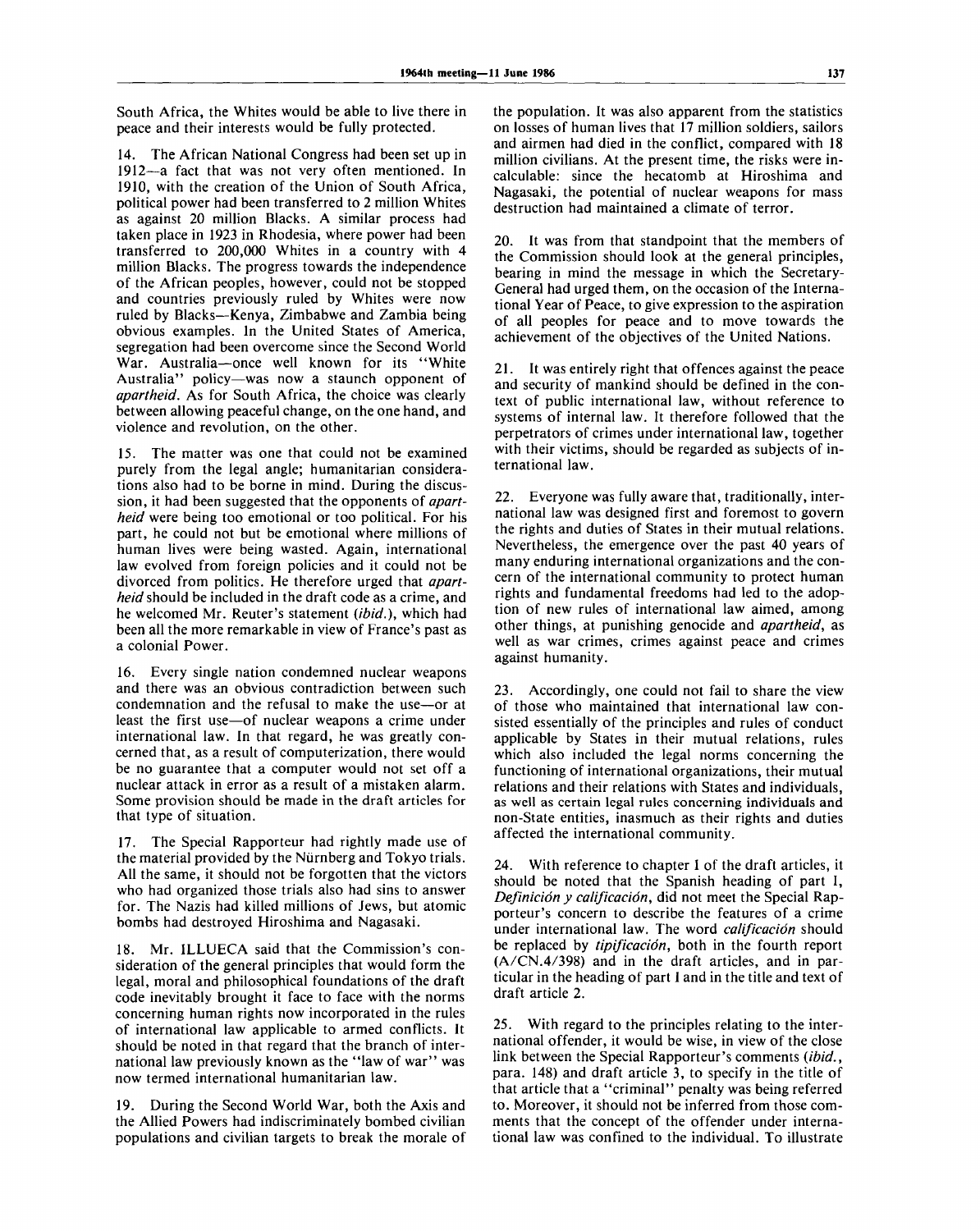that point, he recalled that article 3 of Hague Convention IV of 1907<sup>4</sup> stipulated that:

A belligerent party which violates the provisions of the said Regulations shall, if the case demands, be liable to pay compensation. It shall be responsible for all acts committed by persons forming part of its armed forces.

Similarly, article 5, paragraph 1, of the International Covenant on Civil and Political Rights<sup>5</sup> covered the responsibility of the State, the group and the individual as potential perpetrators of international offences. The list contained in article 2 of the United Nations Declaration on the Elimination of All Forms of Racial Discrimination<sup>6</sup> was even broader in that, among potential perpetrators of international offences, the word "institution" was added to the State, the group and the individual. The 1973 International Convention on the Suppression and Punishment of the Crime of *Apartheid* went still further by specifying in article III that:

International criminal responsibility shall apply, irrespective of the motive involved, to individuals, members of organizations and institutions and representatives of the State ...

26. Those texts illustrated the close links between the doctrine of human rights and the rules of international law applicable to armed conflicts, links which were of extreme importance in eleborating the draft code, for some human rights could not be classed as rights of the individual, but fell within the category of collective rights. Such rights included: the right of peoples to selfdetermination, set forth in article 1 of the International Covenant on Civil and Political Rights and in General Assembly resolutions 1514 (XV) and 1803 (XVII); the right of national, ethnic, racial and religious groups to live as such, recognized by the 1948 Convention on the Prevention and Punishment of the Crime of Genocide; the right of a racial group not to be subjected to systematic domination and oppression by another racial group, as guaranteed by the 1973 *Apartheid* Convention; and the right of ethnic, religious or linguistic minorities to respect for their integrity, set out in article 27 of the International Covenant on Civil and Political Rights.

27. Draft article 3 submitted by the Special Rapporteur contained two basic concepts, namely illegality and penalty, but said nothing about one of the essential elements of the doctrine of criminal law: culpability. Needless to say, no penalty could be imposed without guilt. The Special Rapporteur had provided for guarantees against the *jus punendi* of the State in draft article 6, but it was essential to specify in article 3 that there could be no penalty without guilt. If the person committing the act was to be punished, it was necessary for him to have understood and wanted the act or omission that was attributed to him, and he should not be allowed to invoke any ground for precluding culpability. Accordingly, the phrase "provided his guilt is established" should be inserted in article 3 after the word "therefor".

28. The guarantees available to any person charged with an offence, mentioned by the Special Rapporteur (A/CN.4/398, para. 149), were set forth in draft article 6. In that regard he drew attention to article 11, paragraph 1, of the Universal Declaration of Human Rights<sup>7</sup> and article 14, paragraph 2, of the International Covenant on Civil and Political Rights, and added that the Commission should in its future work seek to remedy the present legal vacuum in matters pertaining to collective criminality on the part of States, organizations, institutions or groups of persons.

At its fortieth session, the General Assembly had given the Commission clear and precise guidelines on the question of individual and collective victims by adopting in resolution 40/34 the Declaration of Basic Principles of Justice for Victims of Crime and Abuse of Power, which was the outcome of the endeavours of a number of meetings of experts and of the Seventh United Nations Congress on the Prevention of Crime and the Treatment of Offenders. In the resolution, the General Assembly not only recognized the existence of millions of victims of crime and abuse of power, but also affirmed the necessity of adopting national and international measures to secure recognition of, and respect for, the rights of such persons. For his own part, he also welcomed the draft international instruments elaborated by the various United Nations Congresses on the Prevention of Crime and the Treatment of Offenders in the field of criminal law and international crime.

30. The very existence of various international declarations or conventions, such as the Convention against Torture and Other Cruel, Inhuman or Degrading Treatment or Punishment,<sup>8</sup> demonstrated that the international community was continuing to elaborate instruments which unquestionably had primacy over international custom in the matter of whether or not the perpetrators of international offences could be made subject to a universal criminal jurisdiction.

31. The definition of "victims of abuse of power" contained in paragraph 18 of the Declaration annexed to resolution 40/34 was of major interest for the purposes of the draft code. In its work on penalties, the Commission should also take account of paragraph 8 of that Declaration, which stated:

Offenders or third parties responsible for their behaviour should, where appropriate, make fair restitution to victims, their families or dependants. Such restitution should include the return of property or payment for the harm or loss suffered, reimbursement of expenses incurred as a result of the victimization, the provision of services and the restoration of rights.

In paragraph 12, the Declaration established that, when compensation was not fully available from the offender or other sources, States should endeavour to provide the requisite financial compensation. In addition, paragraph 10 of the Declaration related to substantial harm to the environment and contained elements that could be used by the Commission.

The description of "abuses of power" given by the experts who had met in Ottawa in 1984 to elaborate the draft declaration on justice and assistance for victims

 $\ddot{\cdot}$ 

<sup>4</sup> Convention respecting the Laws and Customs of War on Land (see 1958th meeting, footnote 7).

<sup>5</sup> United Nations, *Treaty Series,* vol. 999, p. 171.

<sup>6</sup> General Assembly resolution 1904 (XVIII) of 20 November 1963.

<sup>7</sup> General Assembly resolution 217 A (III) of 10 December 1948.

<sup>&#</sup>x27; General Assembly resolution 39/46 of 10 December 1984, annex.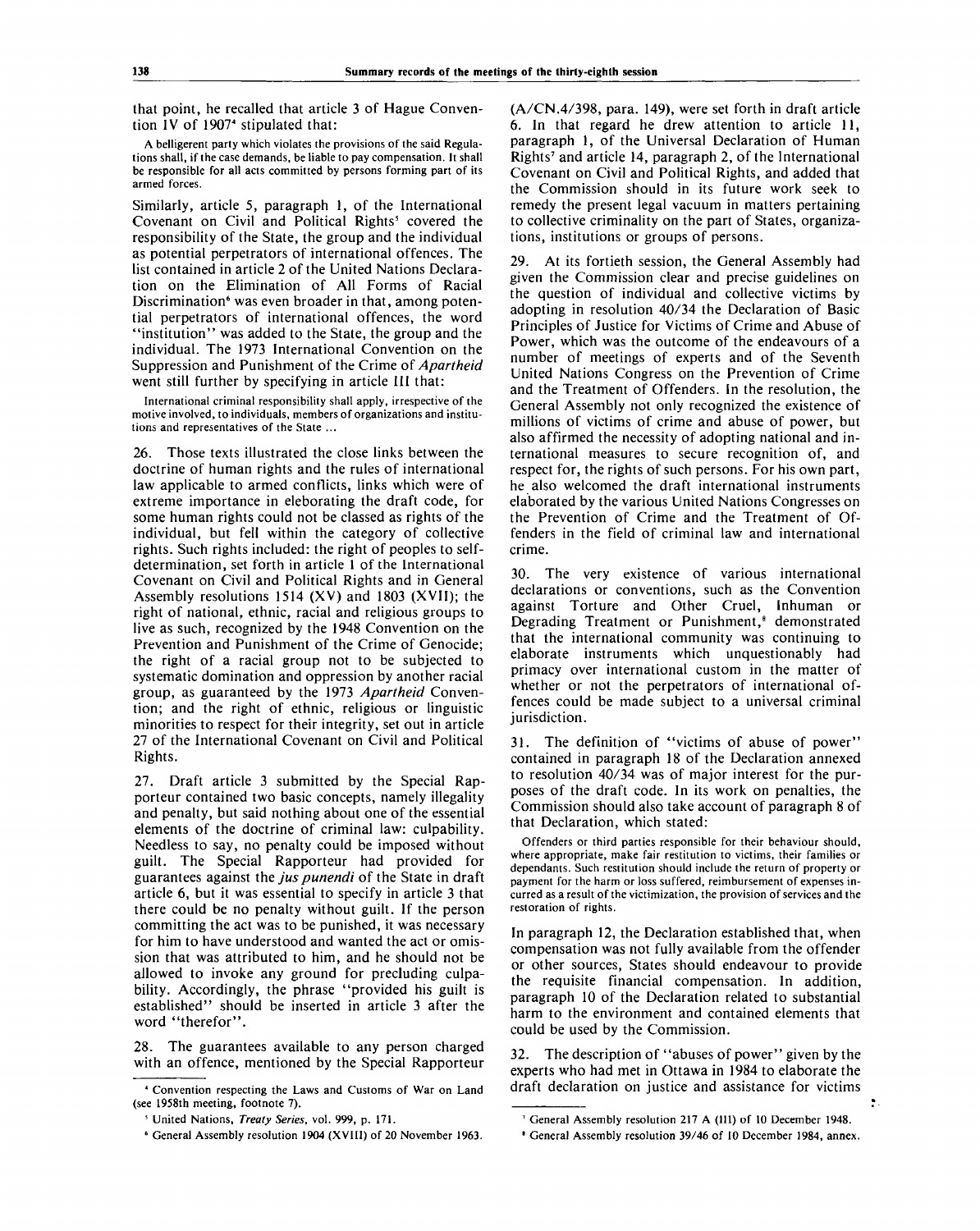intended for the Seventh Congress could also be used to identify the offences in the draft code:

Abuses of power that are crimes under international law, such as crimes against peace, war crimes, crimes against humanity, genocide, *apartheid,* slavery, torture, extra-legal execution, enforced or involuntary disappearances and other gross violations of human rights infringing upon the right to life, liberty and security of persons, shall be subject to investigation. Persons against whom there is evidence that they have committed such crimes shall be subject to prosecution wherever they may be found, unless they are extradited to another State which has the authority to exercise jurisdiction in respect of such crimes. The defence of "obedience to superior orders" shall not be admissible for persons accused of such crimes.'

33. In connection with the principles relating to the application of criminal law in space, the Special Rapporteur reached the conclusion that, "in the absence of an international jurisdiction, the system of universal competence must be accepted for offences against the peace and security of mankind" (A/CN.4/398, para. 176). His own opinion was that the establishment of an international criminal jurisdiction was essential in order to ensure observance of the fundamental rights of accused persons, along with their right to a fair and public hearing by an independent and impartial tribunal, to be presumed innocent until proved guilty according to the law, and to enjoy all the necessary guarantees for their defence. In formulating the principles relating to the application of criminal law in space, in its report on its thirty-eighth session, it would be better for the Commission to use the expression "universal jurisdiction for offences against the peace and security of mankind" rather than "universal competence for offences against the peace and security of mankind".

34. Clearly, the principle of universal jurisdiction, as embodied in draft article 4, paragraph 1, was linked to the idea that the State should judge a person charged with an offence who was on its territory or extradite that person to a State willing to exercise its criminal jurisdiction. Until such time as there was an international criminal court, it was entirely reasonable to propound the principle of universal jurisdiction. In the case of hostage taking, which also gave rise to compulsory universal jurisdiction—unlike piracy, which lent itself only to optional universal jurisdiction—the ICJ had stated that:

... Wrongfully to deprive human beings of their freedom and to subject them to physical constraint in conditions of hardship is in itself manifestly incompatible with the principles of the Charter of the United Nations, as well as with the fundamental principles enunciated in the Universal Declaration of Human Rights. ...<sup>16</sup>

Such an affirmation by the Court gave food for thought to those who considered that the Universal Declaration of Human Rights, as a General Assembly resolution, had no binding force. Had the Declaration acquired that binding force with the passage of time? Was it or was it not a source of law? Were practices harmful to the life, liberty and security of persons breaches of international legal rules or were they not? Was a breach of principles recognized by general international law involved?

35. On the subject of the application of criminal law in time, the Special Rapporteur enunciated the principles of non-retroactivity and the non-applicability of statutory limitations to offences covered by the code, principles which the Special Rapporteur examined closely in the light of contemporary international law *{ibid.,* paras. 150-172). The principle of nonretroactivity *(ibid.,* paras. 151-163) was set forth in concrete form in draft article 7, on which he would comment after some brief remarks on the principle *nullum crimen sine lege, nulla poena sine lege.*

The root of the principle of legality lay in the struggle waged by peoples for centuries to institutionalize their security under the law in the face of the arbitrary exercise of power and, more specifically, to urge rulers to make equitable use of penalties. History showed that the principle *nulla poena sine lege* lay not in Roman law, in Germanic law or in canon law, or even in the merging of those three systems in the Middle Ages. It had appeared for the first time in England, in the Magna Carta in 1215, and had taken on its full dimensions in the Declaration of the Rights of Man and the Citizen, proclaimed at the beginning of the French Revolution. Tribute should none the less be paid to Beccaria, the Italian criminologist, who had enunciated it as early as 1764 in *Crimes and Punishments,* and to Feuerbach, the German jurist, who had devised the well-known Latin formula in a treatise on criminal law published in 1801. The same principle was embodied in the Bill of Rights in the United States of America, in the Charter of the United Nations, in the American Declaration of the Rights and Duties of Man, in the Universal Declaration of Human Rights and in the Declaration of Fundamental Principles of the Standard Penal Code for Latin America.

As for draft article 7, the wording of paragraph 1 could be improved by adding the phrase "in accordance with the provisions of the present Code". The text of paragraph 2 more or less followed the wording of paragraph 2 of article 15 of the International Covenant on Civil and Political Rights, but it would be interesting to know why it said "according to the general principles of international law", when the formula used in the Covenant was "according to the general principles of law recognized by the community of nations".

38. Draft article 5 unequivocally and indisputably set forth the principle of the non-applicability of statutory limitations to offences against the peace and security of mankind, in keeping with the Convention on the Non-Applicability of Statutory Limitations to War Crimes and Crimes against Humanity. It would be useful, in the same context, for the Special Rapporteur to consider a new draft article stipulating that States should not grant asylum to any person with respect to whom there were serious reasons for considering that he had committed a crime against peace, a war crime or a crime against humanity, as stated in article 1, paragraph 2, of the Declaration on Territorial Asylum" and in principle 7 of the Principles of international co-operation in the detection, arrest, extradition and punishment of persons guilty of war crimes and crimes against humanity.<sup>12</sup>

<sup>9</sup> A/CONF.121/IPM/4 and Corr.l, annex I, draft declaration, art. **Vlll,** para. 1.

<sup>10</sup>  *United States Diplomatic and Consular Staff in Tehran,* Judgment of 24 May 1980, *I.C.J. Reports 1980,* p. 42, para. 91.

<sup>&</sup>lt;sup>11</sup> General Assembly resolution 2312 (XXII) of 14 December 1967.

<sup>&</sup>lt;sup>12</sup> General Assembly resolution 3074 (XXVIII) of 3 December 1973.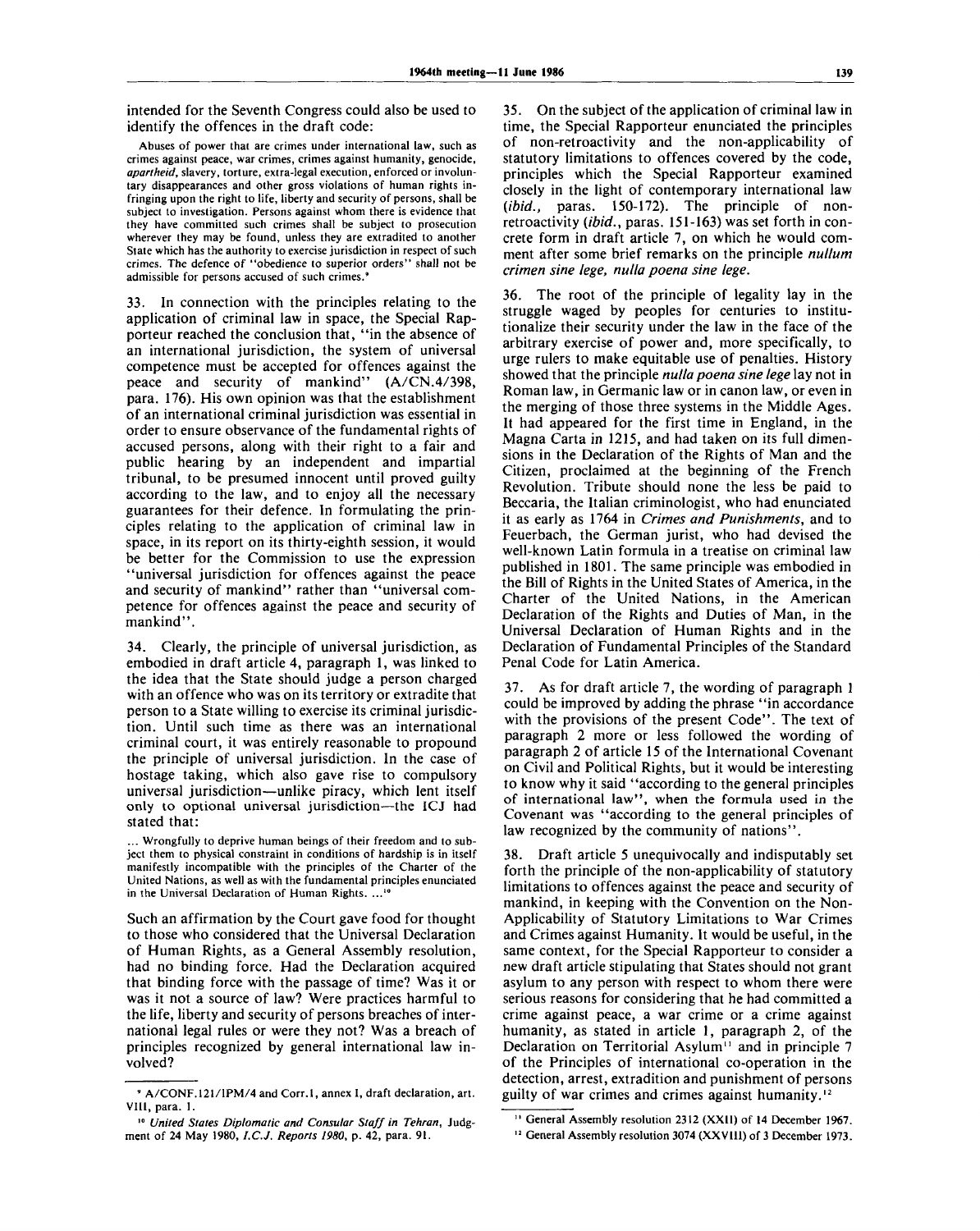39. The exceptions to the principle of responsibility set out in draft article 8 were highly technical issues that called for very close examination. They corresponded in fact to the causes for precluding culpability, a subject to which he would revert in due course. He also reserved the right to revert to draft article 9, which dealt with an extremely delicate matter and on which Mr. Ogiso (1961st meeting) had made some very sound comments.

40. Mr. FLITAN, reviewing the general principles discussed in part IV of the fourth report (A/CN.4/398), said that he unreservedly endorsed the principles relating to the juridical nature of offences against the peace and security of mankind, for such offences were well and truly offences under international law, directly defined by international law, independently of systems of municipal law. Moreover, those principles were in conformity with the ones set forth in the draft articles on State responsibility.

41. As to the principles relating to the international offender, he wished to reaffirm that the code should apply first and foremost to States. Admittedly, the General Assembly had requested the Commission to confine itself, for the time being, to the criminal responsibility of individuals, without prejudging the question of the criminal responsibility of States. Nevertheless, in working out provisions relating to individuals alone, the Commission was not really following the instructions of the General Assembly and was in some way prejudging the question of the criminal responsibility of States. Indeed, a code applicable exclusively to individuals would not have the requisite deterrent effect and would be of no great value.

42. In respect of the guarantees for a person charged with an offence, it would be necessary to mention in draft article 6 the right to a defence, or more properly the obligation to ensure that the accused person had the defence he wanted, and perhaps specify at the same time that every trial must be held before a jurisdictional body. From the purely drafting point of view, it would also be better, in the body of article 6, to add the word "jurisdictional" before "guarantees", for it was already contained in the title. Those points, however, could be settled in the Drafting Committee.

43. The application of criminal law in time involved two principles: the non-retroactivity of criminal law and the non-applicability of statutory limitations to offences against the peace and security of mankind. As to the first of those principles, he fully shared the Special Rapporteur's view that the rule *nullum crimen sine lege, nulla poena sine lege* was applicable in international law, on the understanding that the term *lex* meant not only written law, but also custom and the general principles of law.

44. The principle of the non-applicability of statutory limitations to offences against the peace and security of mankind was unanimously upheld by the Commission and called for no special comment.

45. In connection with the principles relating to the application of criminal law in space, he would have no objection if the code enunciated the principle of universal jurisdiction. Nevertheless, the Commission should take account of recent cases which revealed that in

France, Yugoslavia and Israel, in particular, a trend had emerged towards recognition of the competence of a judge of the nationality of the victim, rather than of the court of the place of arrest.

46. As to the principles relating to the determination and scope of responsibility, the Special Rapporteur indicated *{ibid.,* paras. 255-258) that he had not deemed it advisable to elaborate on exculpatory pleas and extenuating circumstances, since those concepts were closely bound up with the application of penalties, in other words with a matter that fell within the competence of the judge. For his own part, he did not entirely share that view. Regardless of the jurisdiction for trying offences against the peace and security of mankind, the judge would need to find in the code the most precise information possible on the penalties that were applicable.

47. On the subject of exceptions to criminal responsibility, the Special Rapporteur was right to say *(ibid.,* paras. 190-196) that coercion, state of necessity and/or *force majeure* could not relieve the perpetrator of responsibility for the offence unless there had been a grave and imminent peril, unless the perpetrator had himself not contributed to the emergence of the peril, and unless there had been no disproportion between the interest sacrificed and the interest protected. In the case of coercion, however, it might be as well to stipulate that the perpetrator must have had no other way of escaping the peril. Needless to say, such an exception could not apply in the case of crimes against peace and crimes against humanity, for the consequences of those crimes could not be likened in any way with those of any other act. He fully agreed that a special provision should be included on *force majeure.*

48. The Special Rapporteur took the view *(ibid.,* para. 215) that error, whether of law or of fact, could relieve the offender of responsibility for a war crime. Personally, he was not sure that such an exception had a place in a code intended to penalize the most serious offences.

49. In the matter of superior order, and more especially its links with error, his own view was that compliance, by an error of law or of fact, with an unlawful order could not constitute an admissible exception.

50. It would be useful, in connection with reprisals and self-defence, for the draft code to stipulate expressly that armed reprisals were contrary to international law.

51. Lastly, concurrent breaches, extenuating circumstances and exculpatory pleas could be dealt with in part II of chapter I of the draft, on general principles, but he had doubts about the proposal to include in that general part the provisions concerning "other general part the provisions concerning offences". In the criminal codes of systems of internal law, the forms of participation were always viewed in conjunction with the corresponding offences. It would be illogical to deal, in the general part of the draft, with the forms of participation in offences which were not dealt with until later, in chapter II. It would be more usual to set forth the offences before dealing with the forms of participation therein.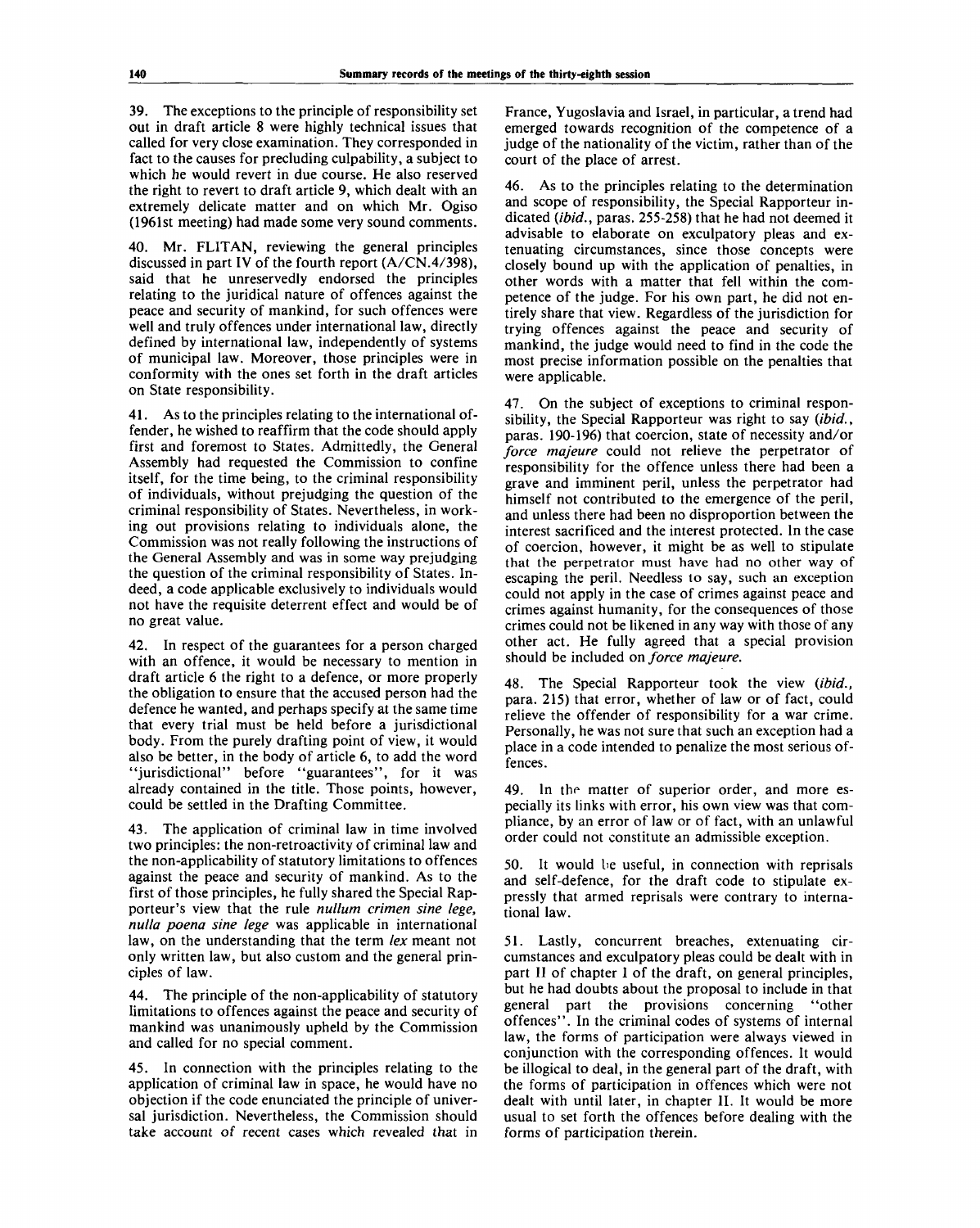52. Sir Ian SINCLAIR, referring to part IV of the fourth report (A/CN.4/398), said that he was particularly grateful to the Special Rapporteur for including a section on general principles. He had always been a partisan of the view that the Commission should consider the general principles in parallel with the efforts to establish a list of offences for inclusion in the draft code. Such an approach made it possible both to test the case for including a particular offence against the proposed general principles and to assess the proposed general principles in the light of the possible content of the list of offences.

53. He would concentrate initially on draft article 4, which dealt with the concept of universal jurisdiction over offences against the peace and security of mankind. There were two reasons for his choice: firstly, he could not agree that universal jurisdiction was a general principle; and secondly, the entire question of how the draft code was to be implemented raised issues of fundamental importance to the work in hand.

54. In his report *{ibid.,* para. 173), the Special Rapporteur rightly recalled the basic principles of jurisdiction. In the first instance, criminal jurisdiction could be, and was, founded on the territorial principle. It could also be founded on the nationality principle. However, the principle that each State was entitled to exercise criminal jurisdiction over aliens in respect of crimes committed outside its territory and not affecting or prejudicing its national security had, in general international law, hitherto been limited to piracy, except in the case of conventions expressly designed to deal with specific types of crimes. By no means could it be said that universal jurisdiction was a general principle of law: rather, it was a limited exception to other principles. Consequently, he could not agree that universal jurisdiction, in the sense in which that concept was used in article 4, paragraph 1, should stand as a general principle applicable to all the offences that might be included in the draft code.

55. In fact, he would suggest to the Special Rapporteur that much more thought should be given to the fundamental issue of how the draft code was to be implemented. It should not be dealt with in a perfunctory and wholly unsatisfactory manner in the context of general principles. If the Commission's work was to have any value at all, other than as an empty manifesto, the problem of implementation must be tackled seriously and objectively. It was implied that there were two alternatives: universal jurisdiction or an international criminal jurisdiction. He was wholly unable to accept the notion of universal jurisdiction, at least in regard to crimes against peace and crimes against humanity, and he had serious reservations about its applicability to war crimes. In the case of crimes against peace, for example, could one seriously contemplate that the courts of one State should be entitled to arraign the responsible leaders, or even subordinates, of another State—possibly even trying them *in absentia*—on charges of having committed or participated in the crime of aggression? He could think of no notion more destructive of the peace and security of mankind. It would be a recipe for constant conflict, far outweighing any possible benefit that would accrue

from enforcing the code in that way. Similar considerations applied to the trial of crimes against **humanity. The considerations which had led the drafters of the** Convention on the Prevention and Punishment of the Crime of Genocide to eschew the principle of universal jurisdiction in the prosecution of the crime of genocide were just as valid today as they had been 35 years earlier.

56. He could not agree with those of his colleagues who believed that, even in the absence of effective implementation provisions, the code would be of value as a deterrent. Other United Nations organs could produce broad condemnations of acts which the international community as a whole already condemned. The Commission's mandate was much stricter. It was to produce a code of offences against peace and security that was capable of being effectively and impartially enforced.

57. An international criminal jurisdiction was therefore the best method for effective and impartial implementation. In that connection he disagreed with Mr. Arangio-Ruiz (1962nd meeting), who took the view that, while an international criminal jurisdiction might ultimately be the best solution, universal jurisdiction should be retained in the mean time. Even as an interim measure pending the establishment of an international criminal jurisdiction, universal jurisdiction was not acceptable. As Mr. Razafindralambo had suggested (1963rd meeting), the General Assembly should be urged to fulfil its responsibilities towards the Commission. Three years earlier, the General Assembly had been asked for guidance as to whether the Commission's mandate was to be regarded as encompassing the preparation of the statute of an international criminal jurisdiction.<sup>13</sup> No reply had yet been received, and the request should be reiterated. He for one was convinced that the code could be made effective only if an international criminal court was vested with jurisdiction to try offences under the code. He was well aware of the political and other objections to the establishment of such a court; but if the international community was not prepared to contemplate such a course, it should not call on the Commission to formulate a code of offences that would be offences only on paper. The Commission had its own reputation to protect. A criminal code that lacked teeth was a mockery and an insult to a lawyer's every instinct. Accordingly, whatever the political or other obstacles, the members of the Commission would be failing in their duty if they did not reiterate the request made to the General Assembly in 1983 for guidance on that aspect of the matter. Meanwhile, he would continue to be resolutely opposed to applying the concept of universal jurisdiction to the offences to be listed in the code, save to the extent that existing conventions might impose the obligation of prosecution or extradition in respect of narrowly and clearly defined offences.

58. With regard to draft article 2, the concept expressed in the first sentence posed no difficulty, but he had doubts about the second sentence, namely: "The fact that an act or omission is or is not prosecuted under

**<sup>13</sup>**  *Yearbook ... 1983,* **vol. II (Part Two), p. 16, para. 69 (c).**